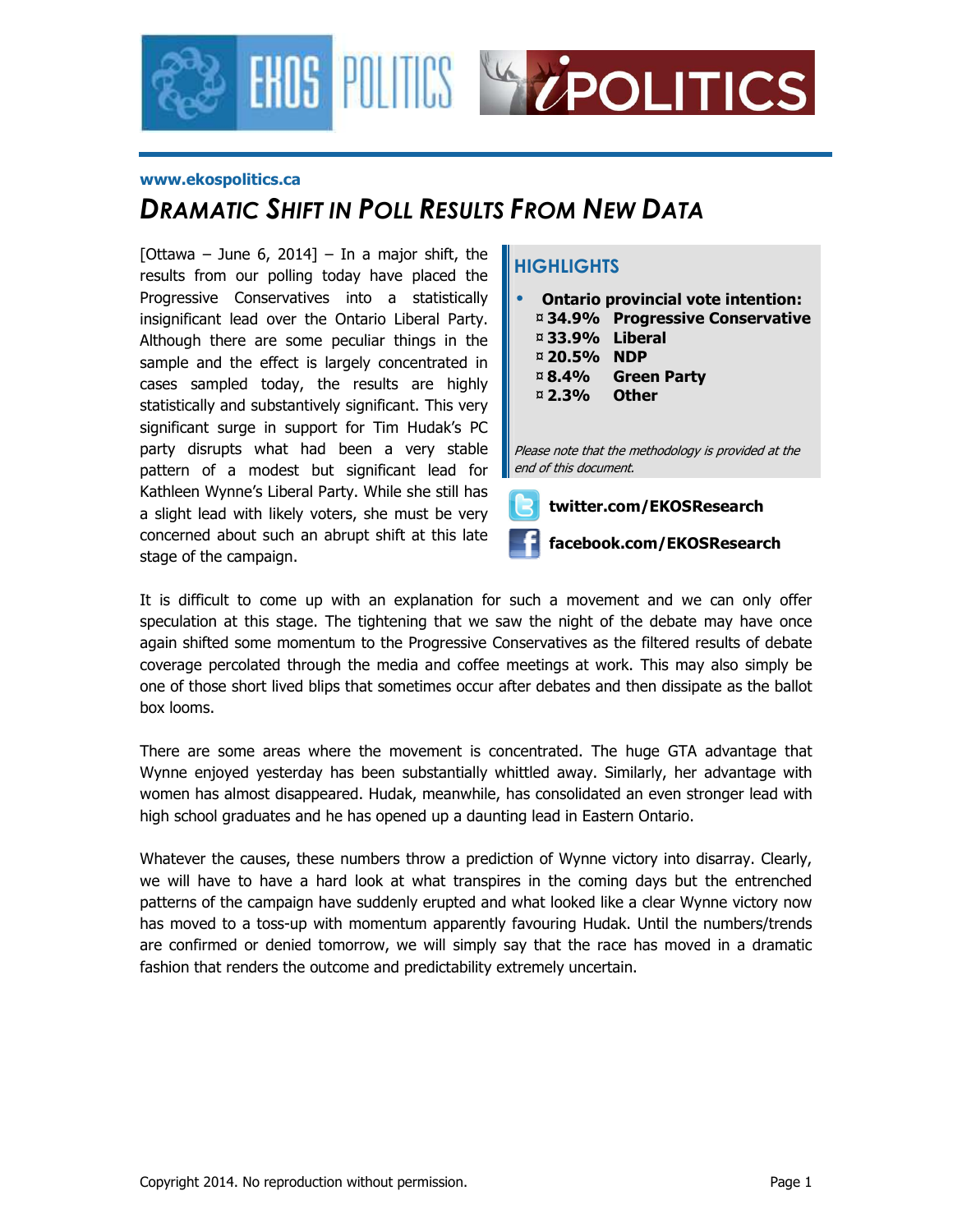



#### **Top Line Results:**

### **Ontario vote intention**

*Q. How do you plan to vote in the upcoming provincial election on June 12th?\**

| <b>Provincial results</b>            |                                                                                                                                                 |       |       |
|--------------------------------------|-------------------------------------------------------------------------------------------------------------------------------------------------|-------|-------|
| 34.9                                 | 33.9                                                                                                                                            | 20.5  | 8.42  |
| Likely voter model                   |                                                                                                                                                 |       |       |
| 35.6                                 | 39.5                                                                                                                                            | 16.7  | 6.62  |
|                                      |                                                                                                                                                 |       |       |
| <b>2011 Ontario Election Results</b> |                                                                                                                                                 |       |       |
| 35.4                                 | 37.6                                                                                                                                            | 22.7  |       |
| <b>EL PIBERAL</b>                    | *Respondents were also asked if they had already voted. Figures include the responses of those who voted in advance polls or by special ballot. | green | Other |

Copyright 2014. No reproduction without permission.

**BASE:** Residents of Ontario; June 3-5, 2014 (n=1,690)

# **Daily tracking of Ontario vote intention**

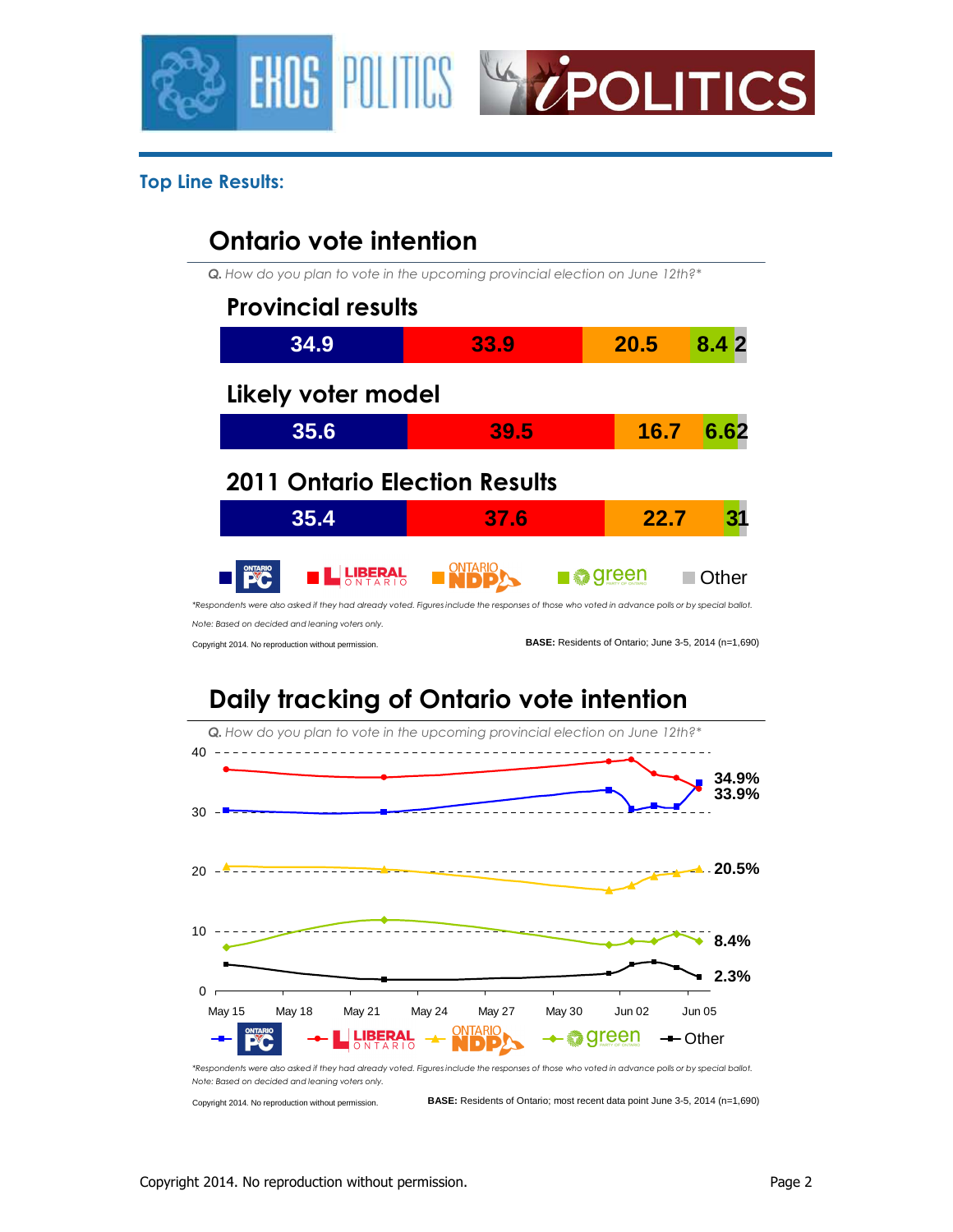



## **Vote intention by gender/age**

Copyright 2014. No reproduction without permission. *\*Respondents were also asked if they had already voted. Figures include the responses of those who voted in advance polls or by special ballot.* **BASE:** Residents of Ontario; June 3-5, 2014 (n=1,690)

## **Vote intention by other demographics**



*Q. How do you plan to vote in the upcoming provincial election on June 12th?\**

Copyright 2014. No reproduction without permission. *\*Respondents were also asked if they had already voted. Figures include the responses of those who voted in advance polls or by special ballot.* **BASE:** Residents of Ontario; June 3-5, 2014 (n=1,690)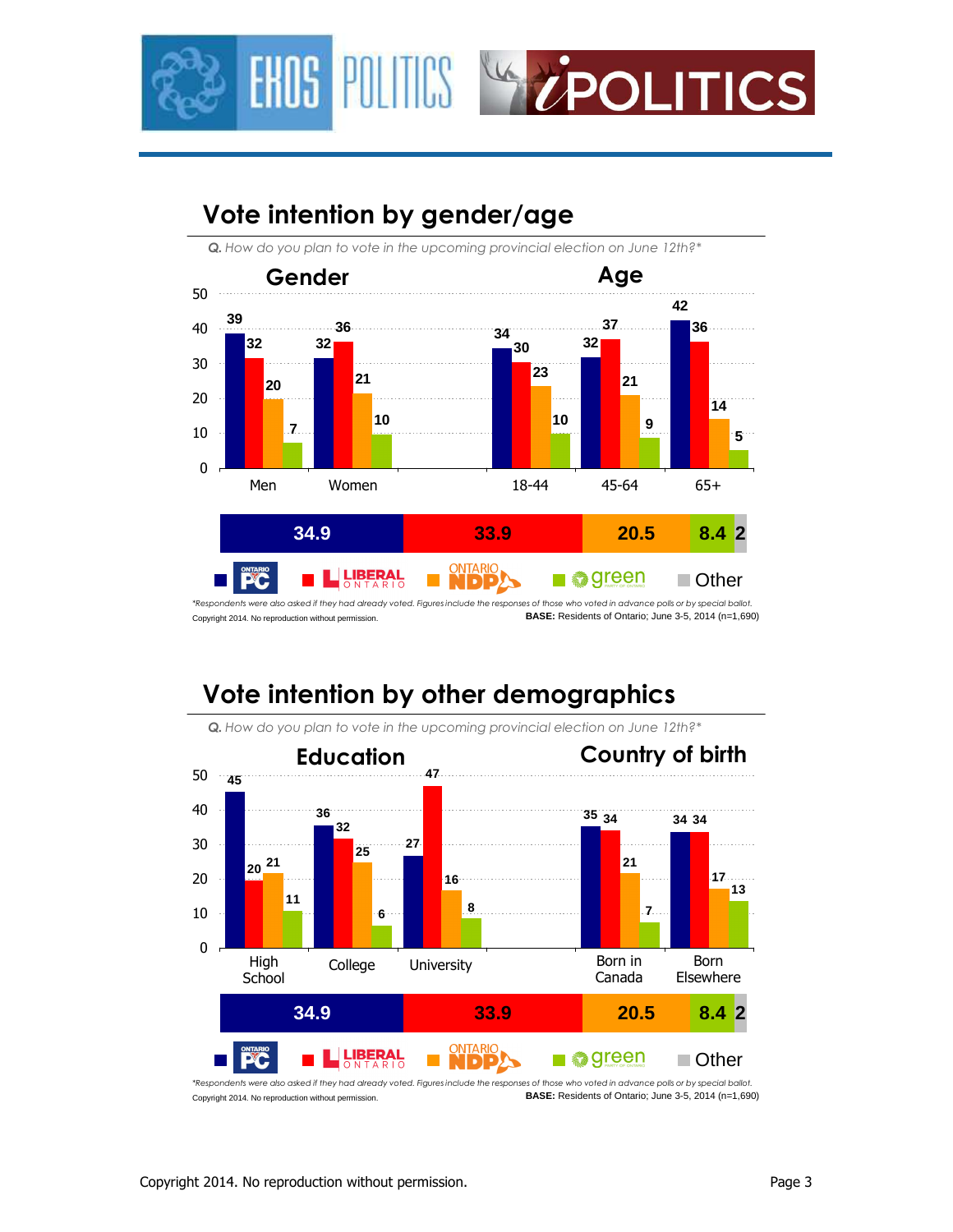

## **Ontario vote intention by region**

*Q. How do you plan to vote in the upcoming provincial election on June 12th?\**



Copyright 2014. No reproduction without permission. *\*Respondents were also asked if they had already voted. Figures include the responses of those who voted in advance polls or by special ballot.* **BASE:** Residents of Ontario; June 3-5, 2014 (n=1,690)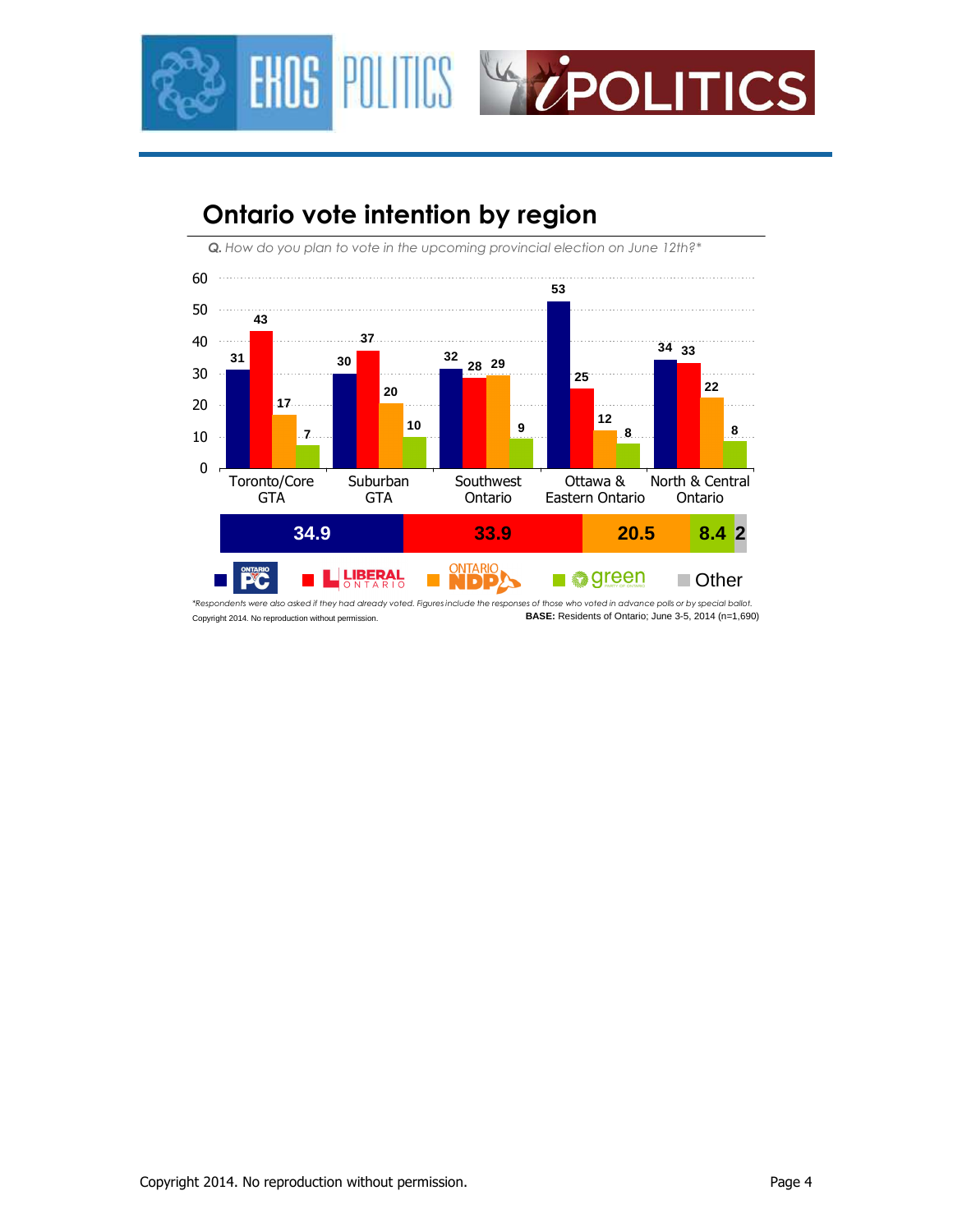



#### **Detailed Tables:**

#### **Provincial Vote Intention: Ontario**

**Q. Thinking about the upcoming provincial election on June 12th, have you already voted either at an advance poll or by special ballot?** 

 **[IF YES] How did you vote in this election?** 

**[IF NO] How do you plan to vote in the upcoming provincial election on June 12th?** 

 **[If undecided] Even if you do not have a firm idea, are you leaning towards a party? [If yes] As it stands, towards which party are you leaning?** 

Margin **DNTARIO** Other  $\Big|$  Sample **Ne LIBERAL** of Error ≱green Size  $(+/-)$ **OVERALL 34.9% 33.9% 20.5% 8.4% 2.3% 1402 2.6**  REGION Toronto/Core GTA 31.0% 43.3% 16.7% 6.9% 2.1% 322 5.5 Suburban GTA 30.0% 37.1% 20.4% 9.8% 2.7% 322 5.5 Southwest Ontario 1 31.5% 28.4% 29.2% 9.0% 1.9% 312 5.6 Ottawa and Eastern Ontario 52.6% 25.0% 11.9% 7.5% 3.0% 230 6.5 NE/Central/NW Ontario 34.2% 33.3% 22.1% 8.3% 2.0% 216 6.7 **GENDER** Male 38.5% 31.5% 19.7% 7.1% 3.2% 751 3.6 Female 31.5% 36.1% 21.4% 9.6% 1.4% 632 3.9 AGE <45 34.3% 30.3% 23.3% 9.7% 2.4% 271 6.0 45-64 31.8% 37.1% 20.7% 8.5% 1.9% 535 4.2 65+ 42.4% 36.2% 13.8% 5.0% 2.7% 577 4.1 EDUCATION High school or less 45.2% 19.5% 21.4% 10.6% 3.3% 288 5.8 College or CEGEP 35.5% 31.5% 24.5% 6.4% 2.1% 426 4.8 University or higher 26.8% 46.9% 16.3% 8.3% 1.7% 669 3.8 COUNTRY OF BIRTH Canada 35.2% 34.0% 21.3% 7.3% 2.2% 1114 2.9 Other 33.7% 33.6% 16.9% 13.4% 2.4% 281 5.9